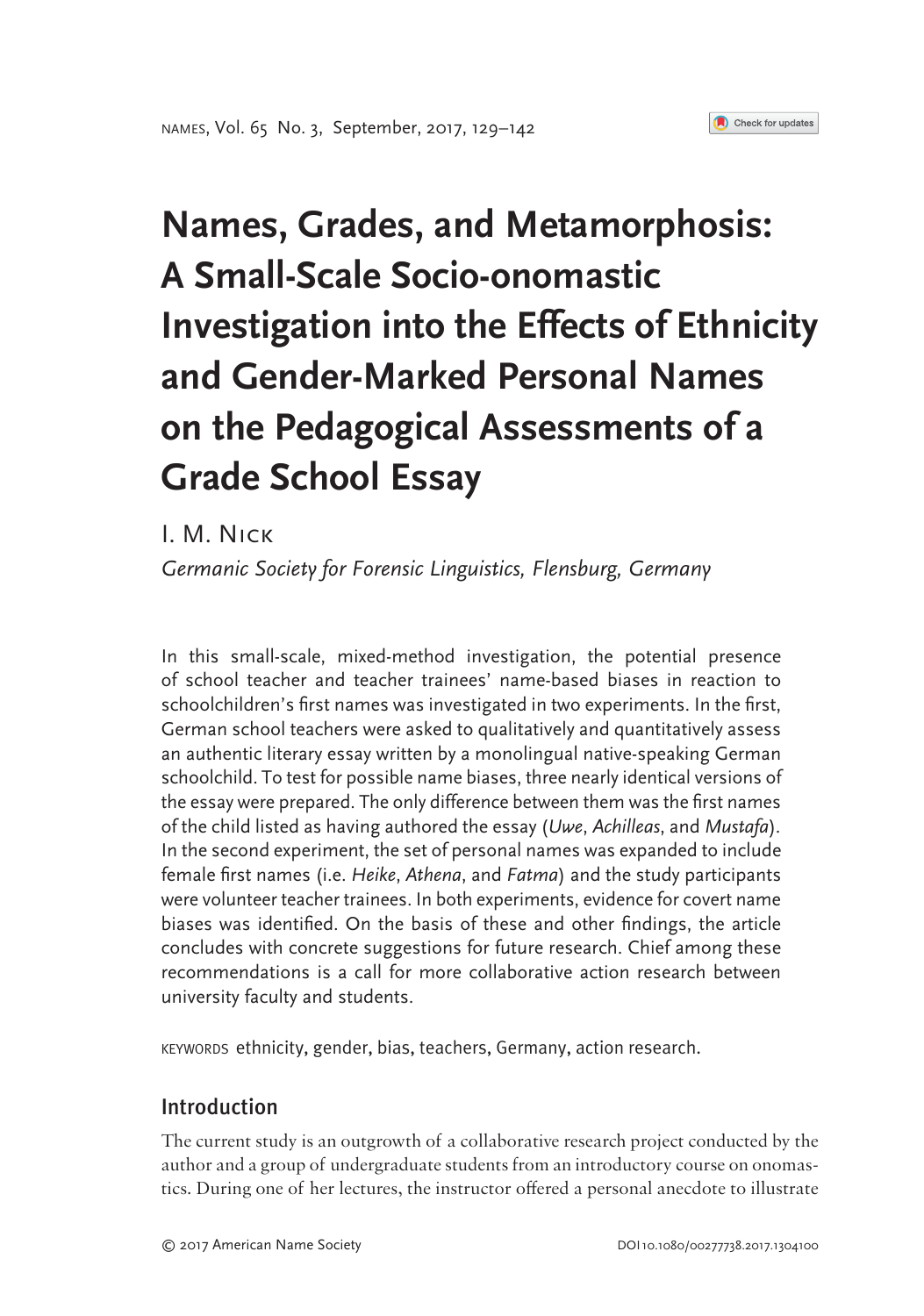the effects of name-based bias and discrimination. As a child, the instructor attended an elementary school in Northern California where one of the subjects taught was cursive handwriting. This was one of the instructor's favorite subjects and, consequently, she invested a great deal of time and effort in completing her homework. Despite this fact, much to her disappointment and her fellow classmates' dismay, she repeatedly received below-average grades on her assignments. In comparison, "Terry," one of the most popular boys in her class, consistently received above-average grades for his handwriting homework, although he despised the subject and rarely spent more than a few minutes before class on completing his assignments. One day, the two classmates came up with what they felt would be a fun idea. The author wrote her name on Terry's homework and Terry wrote his name on hers. They then turned in their assignments and waited for the result. What happened was not only a surprise but a life-changing experience. For the very first time, Terry received a failing grade on his homework and the author received an A+. When the two classmates informed their teacher about their experiment, she blurted out in indignation: "Typical! The only way a nigger can do well is to cheat!" During the instructor's office hours, three students from the onomastic course explained that they wanted to replicate the instructor's childhood experiment for their end-of-semester project. Their reason for selecting this idea was their own personal experience with classroom discrimination against women and ethnic minorities in Germany. What began as a simple class project soon developed into a formal, collaborative, small-scale investigation. The results presented in this article are the culmination of this teacher-student action research (AR). For this investigation, AR is operationalized using the definition offered by Hine  $(2013, 151)$  $(2013, 151)$ ; namely, "action research" is a collaborative "process of systematic inquiry that seeks to improve social issues affecting the lives of everyday people;" with a collaborative research methodology that involves "planning, observing, and reflecting." As will be discussed later, this approach not only yielded important insights about name-based biases, but also provided the research team with a healthy means for processing the long-term effects of these prejudices.

## <span id="page-1-12"></span>Past research on name-based biases

<span id="page-1-20"></span><span id="page-1-19"></span><span id="page-1-18"></span><span id="page-1-17"></span><span id="page-1-16"></span><span id="page-1-15"></span><span id="page-1-14"></span><span id="page-1-13"></span><span id="page-1-11"></span><span id="page-1-10"></span><span id="page-1-9"></span><span id="page-1-8"></span><span id="page-1-7"></span><span id="page-1-6"></span><span id="page-1-5"></span><span id="page-1-4"></span><span id="page-1-3"></span><span id="page-1-2"></span><span id="page-1-1"></span><span id="page-1-0"></span>Decades of research conducted in education, economics, psychology, sociology, and linguistics have demonstrated that name-based biases can directly affect the level of attractiveness, morality, intelligence, affluence, power, and emotionality attributed to a name bearer (Erwin [1993](#page-11-0); Garwood et al. [1980;](#page-11-1) Joubert [1983](#page-12-1); Mehrabian [1992](#page-12-2); Mehrabian and Piercy [1992;](#page-12-3) Savage and Wells [1948\)](#page-12-4). The effects of these attributions have been particularly well documented for bearers of marked ethnic personal names across multiple contexts — from seeking housing (Ahmed et al. [2010](#page-10-0); Bertrand and Mullainathan [2004;](#page-11-2) Bosch et al. [2010](#page-11-3); Carpusor and Loges [2006;](#page-11-4) Derous et al. [2009;](#page-11-5) Feldman and Weseley [2013;](#page-11-6) Hanson and Hawley [2011](#page-12-5)); applying for employment (Baert et al. [2015;](#page-11-7) Bosch et al. [2010](#page-11-3); Cotton et al. [2008;](#page-11-8) Pascual et al. [2015](#page-12-6); Rooth [2010](#page-12-7)); to finding a partner (Gebauer et al. [2011\)](#page-11-9). Collectively, this work has also demonstrated that name-based biases may be directly related to differential rates of acceptance and achievement for ethnic minorities with marked personal names. The effects of name bias have also been found in relation to gender marking (Mehrabian and Valdez [1990;](#page-12-8) Takiff et al. [2001\)](#page-12-9). Personal names strongly associated with a male or female gender can significantly influence people's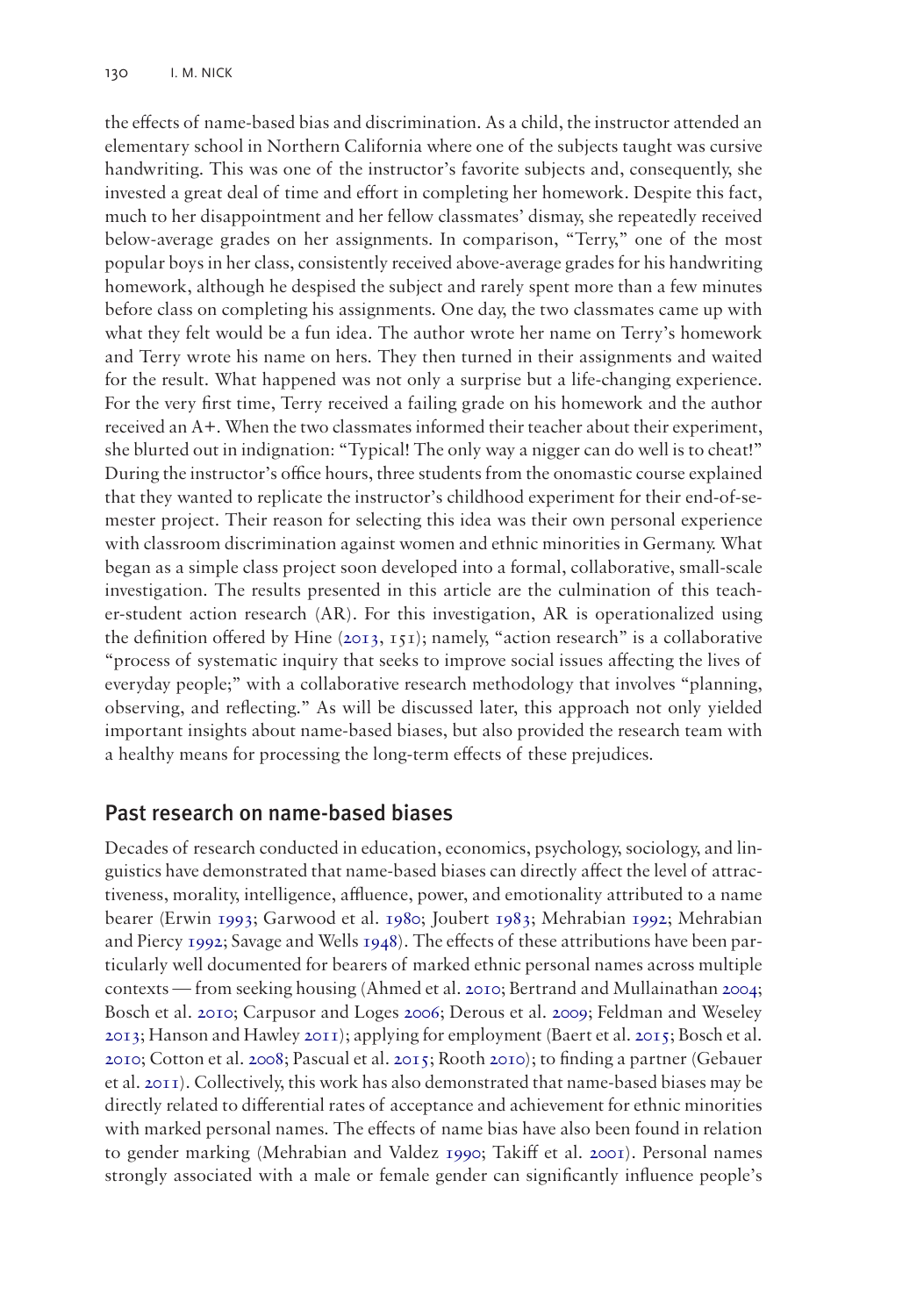<span id="page-2-14"></span><span id="page-2-13"></span><span id="page-2-10"></span><span id="page-2-9"></span><span id="page-2-8"></span><span id="page-2-7"></span><span id="page-2-2"></span><span id="page-2-1"></span>perceptions, assessments, and decision making (Booth and Leigh [2010](#page-11-10); Moss-Rascusin et al. [2012;](#page-12-10) Steinpreis et al. [1999\)](#page-12-11). Investigators postulate that the mechanism at work here is identical to that triggered in reaction to ethnically marked names. In both cases, marked personal names seem to activate pre-existing, largely unconscious, stereotypes which in turn may yield measurable attitudinal and behavioral effects. As the author's personal anecdote illustrates and research confirms, such name-based "implicit biases["1](#page-10-1) may affect the lives of not only adult name bearers. Onomastic prejudices can also translate into concrete acts of discrimination for and against adolescents and children. For instance, it has been consistently found that young people who carry personal names perceived as desirable tend to be more favorably viewed by their peers than cohorts whose names are considered to be less desirable (Busse & Seeaydarian [1979;](#page-11-11) McDavid and Harari [1966;](#page-12-12) West and Shults [1976\)](#page-12-13). Importantly, such name-based biases may affect both child-child as well as adult-child interactions. Where the latter relationship is concerned, much research has attested the presence of teacher biases in reaction to pupils' personal names. In [1973](#page-12-14), Harari and McDavid found that teachers rated the quality of a schoolchild's essay much more highly when the child's name was associated with positive attributes. Similar findings were reported in [1976](#page-11-12) by Garwood who found that children who bore names that elementary teachers had rated as desirable received higher scores on school achievement measures than peers whose names teachers had rated less favorably. Erwin and Caley ([2011\)](#page-11-13) also found a positive relationship between teachers' grading of student essays and their attractiveness ratings for pupils' personal names. The effect of teachers' name biases has even been detected in online instruction environments where face-to-face student-teacher contact is minimal to non-existent (Conaway and Bethune  $2015$ ). Investigations into name biases in the classroom have also explored teachers' reactions to marked ethnic names. Here again, clear evidence for onomastic prejudice and discrimination could be detected. Anderson-Clark et al. ([2008\)](#page-11-15) reported that elementary school teachers rated the achievement of fifth graders with marked African-American names lower than those written by pupils with Caucasian names. Sprietsma [\(2009,](#page-12-15) [2013](#page-12-16)) similarly found that teachers graded essays labelled with stereotypical German personal names significantly better than those essays featuring Turkish personal names. Considering the tremendous impact that teacher attitudes and evaluations can have upon students' immediate and future academic achievement (van Ewijk [2011;](#page-11-16) Peterson et al. [2009](#page-12-17)), continuing research into prejudicial assessment is imperative — particularly where vulnerable student populations are concerned.

## <span id="page-2-12"></span><span id="page-2-11"></span><span id="page-2-6"></span><span id="page-2-5"></span><span id="page-2-3"></span><span id="page-2-0"></span>Women and ethnic minorities in Germany

<span id="page-2-4"></span>According to the 2015 micro-census conducted by the German Federal Statistical Office (Destatis), women and ethnic minorities in Germany have continued to make significant gains in enrollment and graduation rates. Nevertheless, both groups still lag substantially behind their male native German cohorts. For example, in a Destatis press release ([2014,](#page-11-17) para 6) it was reported that " $15.5\%$  of the population with a migrant background who are at least 15 years of age" had not completed their school education; by comparison, among German residents without an immigrant background, the dropout percentage was only 2.3%. The statistics are equally sobering for the female segment of German society. Although women make up half of the university student population in Germany,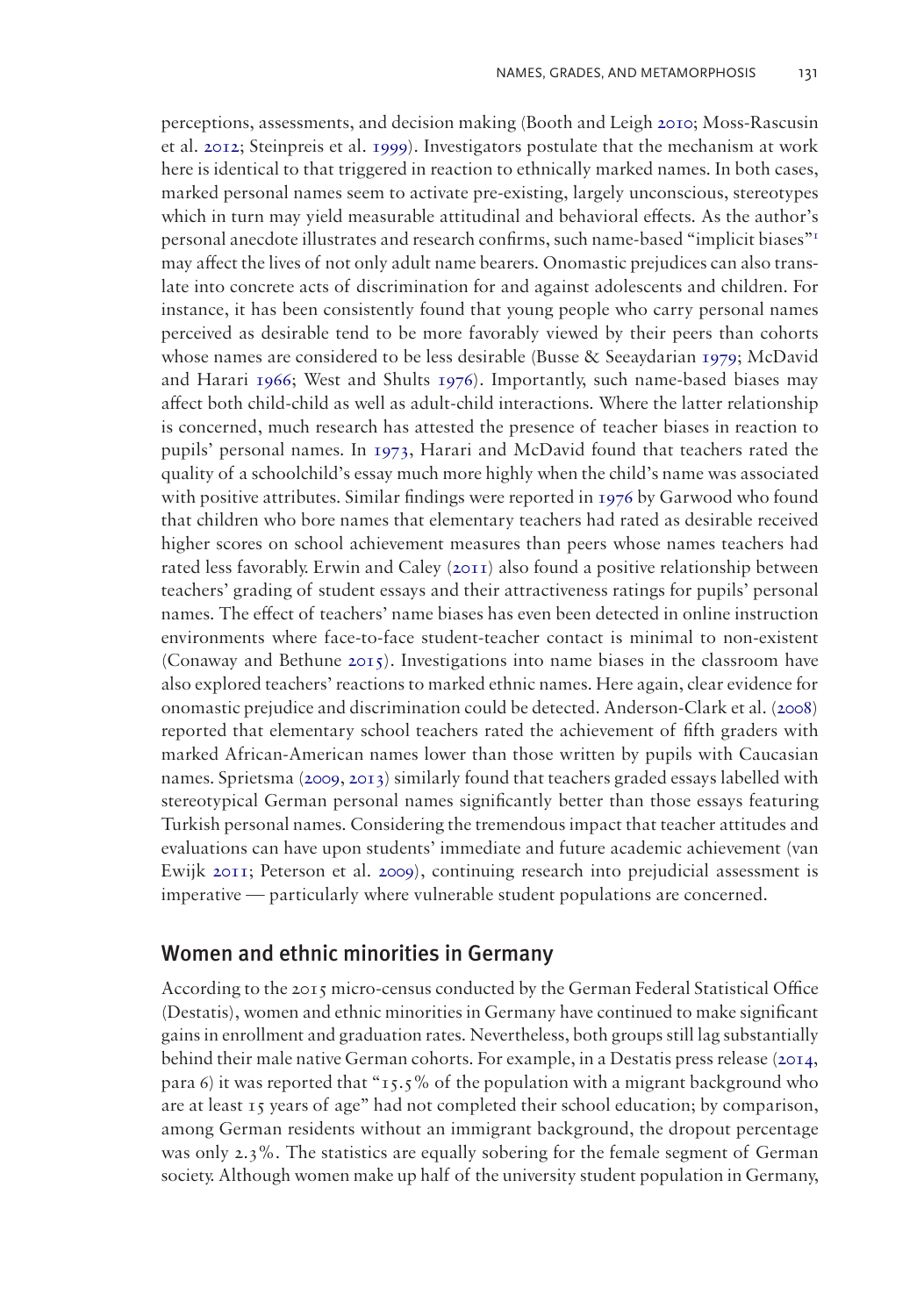<span id="page-3-0"></span>in 2014, they made up only  $T_1\%$  of the nation's number of full professors (Destatis [2013](#page-11-18)). In the face of these and other findings, it should come as no surprise that women and ethnic minorities in Germany continue to report disproportionately low salaries, job security, and retirement pensions — all areas which are strongly related to educational attainment. It is therefore a social imperative to identify and eradicate those factors which thwart equal access and advancement in the German education system. This article focuses on one, all too often overlooked, barrier to academic equality: namebased biases in school teacher assessments.

## Research methodology

#### *Experiment 1*

#### **Study design**

An authentic school essay was obtained from a local German schoolteacher. The topic of the essay was Franz Kafka's classic, "Die Verwandlung" ("The Metamorphosis"). The essay writer was a female, monolingual, German native-speaking pupil in the 11th grade. The essay had been awarded the numerical grade of  $I_5$ .<sup>2</sup> This mark is the highest grade possible in the German school system and is equivalent to an  $A+$  on the American grading scale. A typed version of the original essay was prepared to negate potential confounding biases in reaction to the pupil's handwriting such as (sub-)conscious judgments regarding the attractiveness, legibility, or accuracy of the pupil's script. The name of the original pupil was replaced by three new names: *Uwe*, *Mustafa*, and *Achilleas*. Thus, the only difference between the three versions was the pupil names appearing at the top of the essay. The three different versions of the essay were randomly sent to volunteer German teachers employed in public schools throughout a major metropolitan city located in the German federal state of North Rhine Westphalia. To avoid observer bias, the exact purpose of the study was not disclosed. Instead, participants were told that the investigation was part of a university course on pedagogy designed to show teacher trainees how to properly assess pupils' essays. With that justification, all participants were asked to provide a grade for the essay and a brief explanation for their assessment. Participants were assured that their assessments would be kept strictly anonymous. The accumulated numerical grades and accompanying explanations were then compared to determine whether the personal names assigned to the essay version had had a discernible effect on the assessments.

#### **Findings**

Two major findings were obtained in Experiment 1. The first pertained to the numerical assessments. Although the essay had been initially awarded  $\tau$ , points, the highest grade possible on the German scale, the overall grades awarded by the study respondents were much lower with an average of 8.67 (i.e. between a C and a C+ on the US American grading scale). The second major finding involved the differences in the average grades given to each of the three essay versions. These cumulative differences are displayed in Figure [1.](#page-4-0)

As illustrated in Figure [1,](#page-4-0) there was a clear numerical difference in the assessments. The essays which were supposedly written by a pupil with the traditional male German name *Uwe* received an average of 10.7 points, the equivalent to a B– on the US American grading system. In the following excerpts from the teachers' commentary, a few justifications for the numerical assessment of Uwe's essay are provided: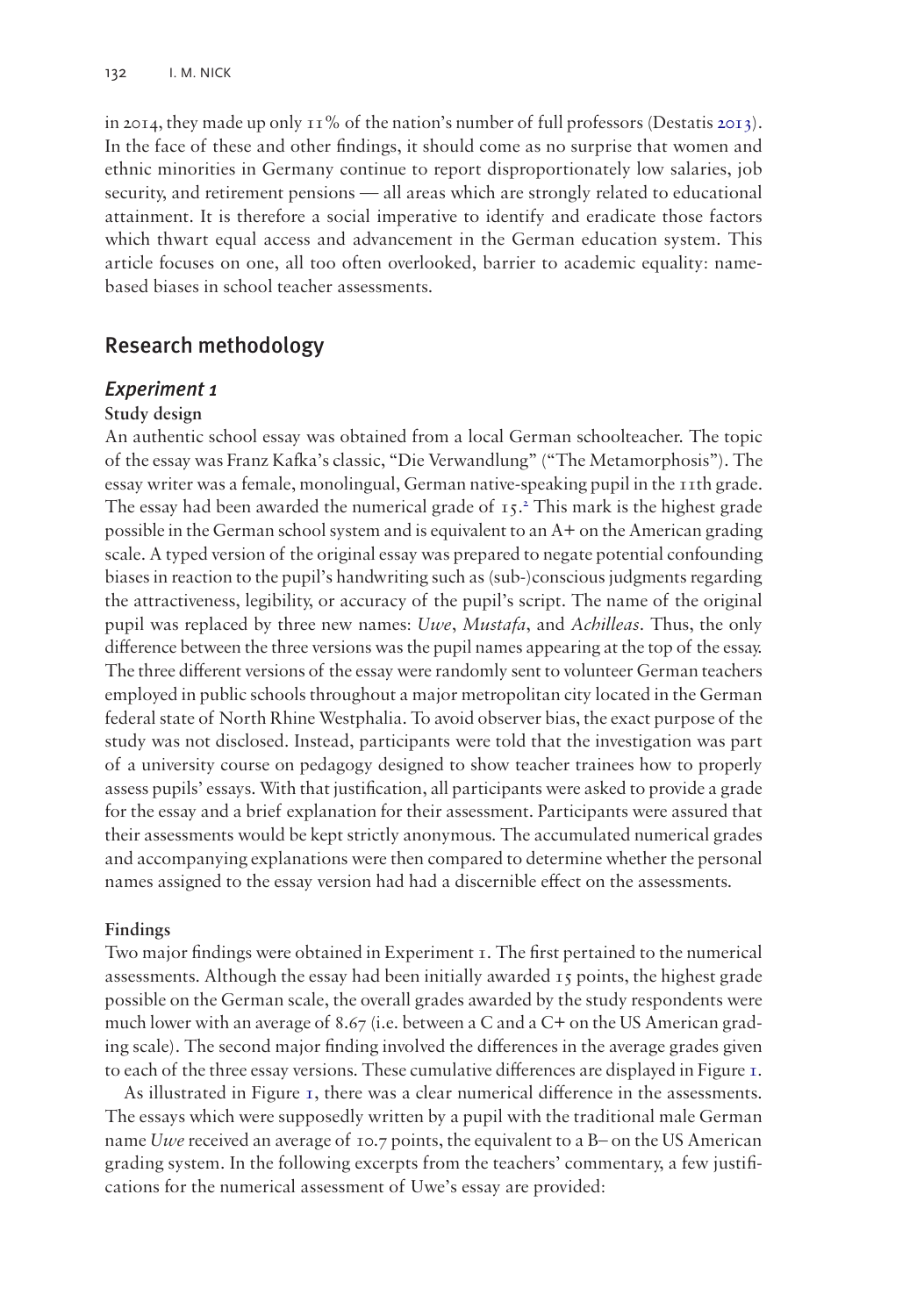

<span id="page-4-0"></span>

*Content:* The inner as well as the outer transformation [of the character] were given a detailed discussion. The student repeated some aspects rather often and the sentence structure could have been better. Nevertheless, all of the most essential points were covered.

[*Sowohl auf die innere als auch auf die äußere Verwandlung ist ausführlich eingegangen worden. Manche Aspekte wiederholt er des Öfteren und die Struktur des Aufsatzes könnte noch besser sein. Aber alle wesentlichen Punkte sind genannt worden.*]

*Language:* Few spelling errors […] good sentence structure.

[*Wenig Schreibfehler* […] *guter Satzbau*.]

By comparison, with a combined average of  $7.65$ , the number of points awarded to the two versions with the ethnically marked names was far lower. As the Figure [1](#page-4-0) bar chart also illustrates, a difference also emerged in the points given to the essays allegedly written by *Achilleas* and *Mustafa*. While the essays marked with the male Greek name received an average of 8.0 points, which corresponds to a C on the US American grading scale; the essays labelled with the male Middle Eastern name *Mustafa* were only given an average of 7.3 points*.* Not surprisingly, the commentaries the teachers provided on the essays with the ethnically marked names were commensurately critical. For example, one of the teachers who assessed an *Achilleas* version of the essay provided the following negative assessment:

"A linguistic analysis is practically non-existent; and the pupil quotes incorrectly. This performance is not even at an introductory course level." [*Eine Sprachanalyse findet praktisch nicht statt, und der Schüler zitiert nicht korrekt. Auf Grundkurs*-*Niveau ist die Leistung nicht.*] The commentary received for the *Mustafa* versions was even more caustic. This observation is exemplified by the following respondent statement:

There is no text analysis. The pupil limits the discussion to the issue of the father's transformation. With reference to this analysis, the quotations used are correct but there were also errors as well as evidence of a partial misunderstanding of the text. [There were] diverse errors in expression and tense selection, as well as a general lack of control in the use of literary terminology.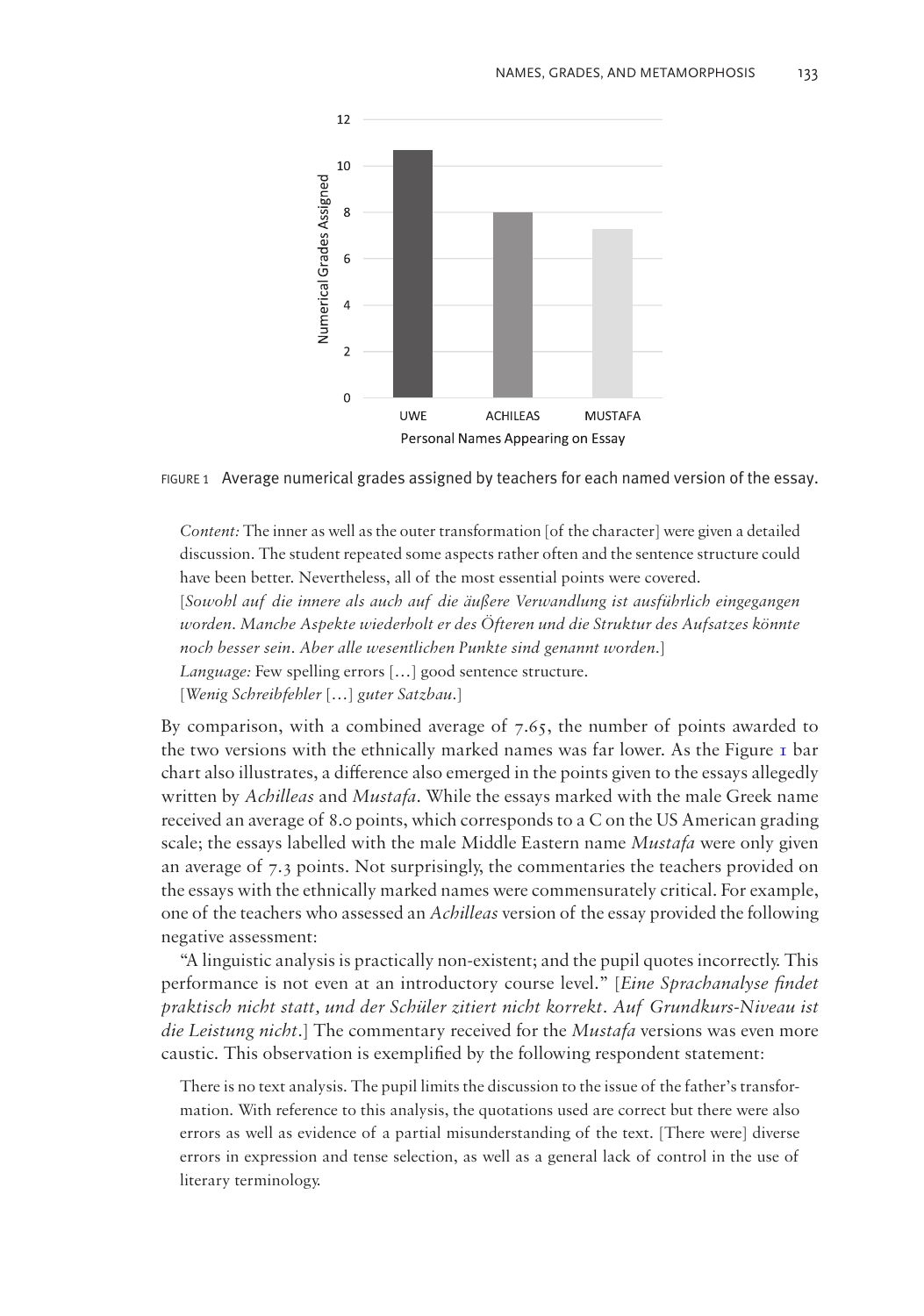

<span id="page-5-0"></span>FIGURE 2 Percentage of affirmative and negative responses given by potential participants contacted, by name of student recruiter.

[*Eine Textanalyse fehlt. Der Schüler beschränkt sich auf die Frage nach der Verwandlung des Vaters. Dazu überwiegend richtige Hinweise, aber auch Fehler, z.T. Missverständnisse. Verschiedene Fehler im Ausdruck, in der Tempusbildung, unsicherer Umgang mit der Fachterminologie*.]

What is particularly remarkable about the above assessment, aside from its severity, is the fact that the teacher explicitly criticizes the pupil for having focused upon the father's transformation. However, in the directions appearing at the top of every essay, it is clearly stated that the pupils were to pay particular attention to the father's transformation. This means *Mustafa* was penalized for following the directions. Although dramatic, according to the chi-square test performed, the quantitative differences in assessment for the three different names did not reach a level of statistical significance  $[\chi^2_{\text{obt}} = 3.00; \chi^2_{\text{crit}} = 7.82;$  $df = 3$ ;  $\alpha = 0.05$ ]. However, at  $\alpha = 0.50$ , the differences in grading would have reached the level of statistical significance. For the purposes of this study, the conventional *a priori* threshold was maintained at 0.05. An unexpected result of the first experiment pertained to the students' disproportionate success rates in participant recruitment. For consistency sake, the solicitation letters sent to the potential respondents were identical, save for one point: the name of the student featured at the bottom of the letters.<sup>3</sup> The variant response rates are illustrated in Figure [2.](#page-5-0)

As shown in Figure [2](#page-5-0), the student recruiter with the traditional German male name of *Stefan* had a 100% affirmative response rate. By comparison, solicitation letters featuring the marked ethnic names of the two female student recruiters (i.e. *Antheia* and *Elmas*) had much lower positive response rates (i.e. 35.7% and 0.0%, respectively). What is more, on more than one occasion, teachers who had been sent solicitation letters labelled with the name *Elmas* wrote back indignant responses, demanding that the student learn to do her own work.

## *Experiment 2*

#### **Study design**

In accordance with AR, the methodology and results of Experiment  $\bar{I}$  were collectively reviewed and corresponding adjustments were made. The procedure followed in Experiment 2 was identical with the first, with four key differences. The first was to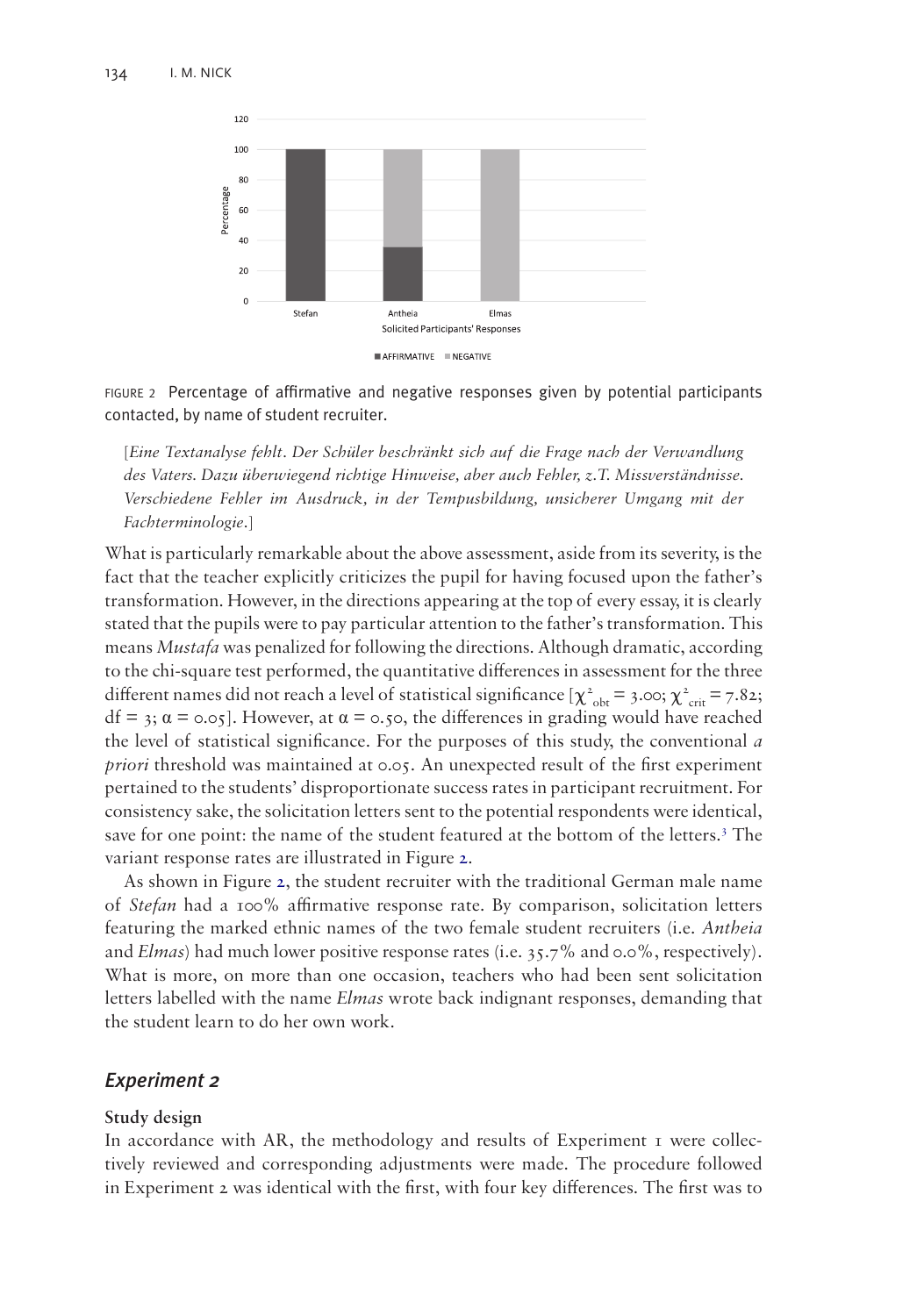expand the set of personal names to include both genders. This alteration was made to determine what, if any, effect the perceived gender of the essay writer might have upon the assessments. The second alteration was to substitute the German male name *Uwe* with *Thorsten*. The reason for this change was the collective sentiment among the native-speaking student co-researchers that *Uwe* was more typical of a much older name bearer and comparatively unusual for the test region. After group consultation, the following set of gendered names was chosen for Experiment 2: *Mustafa/Fatma*, *Achilleas/ Athena*, and *Thorsten/Heike*. The third alteration involved the subjects solicited for the study. In reviewing the results of the initial experiment, it was postulated that the respondents' generation might have played a role in the findings. More specifically, the student co-researchers speculated that, in comparison to themselves, the teachers in Experiment 1 may have had fairly little direct contact with different ethnic groups during their formative years and this lack of experience may have affected their judgment. On the basis of this reasoning, for Experiment 2, the essays were circulated to volunteer university-level teacher trainees. The fourth and final procedural change involved the instructions provided to the participants. While, in Experiment 1, the subjects were only asked to provide grades and commentary; in Experiment 2, the participants were also asked to indicate their nationality, age, and gender. In addition, to ensure that the subjects had attended to the name of the essay writer, each participant was asked to write the name of the pupil on the answer sheets provided. With these procedural alterations, Experiment 2 sought to answer the following research questions: 1) Would the presence of a marked ethnic personal name significantly affect the teacher trainees' assessments? and 2) Would the essays labelled with a female personal name be differently assessed than those featuring a male personal name?

#### **Participants**

All of the study participants had German nationality  $[n = 19]$ .<sup>[4](#page-10-4)</sup> The average age of the participants was 24.79 with a range of 19 to 33. Presumably reflective of the fact that the teaching profession in Germany is still dominated by women, the subject pool also demonstrated a strong gender skew with 63.2% [12] of the respondents self-identifying as female and 36.8% [7] as male.

## Findings

#### *Ethnicity marking*

A comparison of the grades assigned to the unmarked ethnic names (e.g. *Thorsten/ Heike*) and the marked ethnic names (*Mustafa/Fatma*, *Achilleas/Athena*) revealed several differences. While the majority of the teacher trainees  $(42.1\%)$  [8] gave the essays with *Thorsten* or *Heike* the equivalent of a B, more than half of these participants (57.9%) [11] who graded an essay featuring one of the marked ethnic names rated the work as deserving a C or even a D. The exact distribution of the grades for the marked ethnic names (MEN) and the unmarked ethnic names (UMEN) is shown in Figure [3](#page-7-0).

As shown in Figure [3,](#page-7-0) the grades given to the MEN essays ranged between A and D. By contrast, the grades given to the UMEN essays ranged between B and D. Furthermore, while 11.1% [2] of the teacher trainees who had read an essay written by either *Heike* or *Thorsten* gave a grade equivalent to an A, none of the essays labelled with the names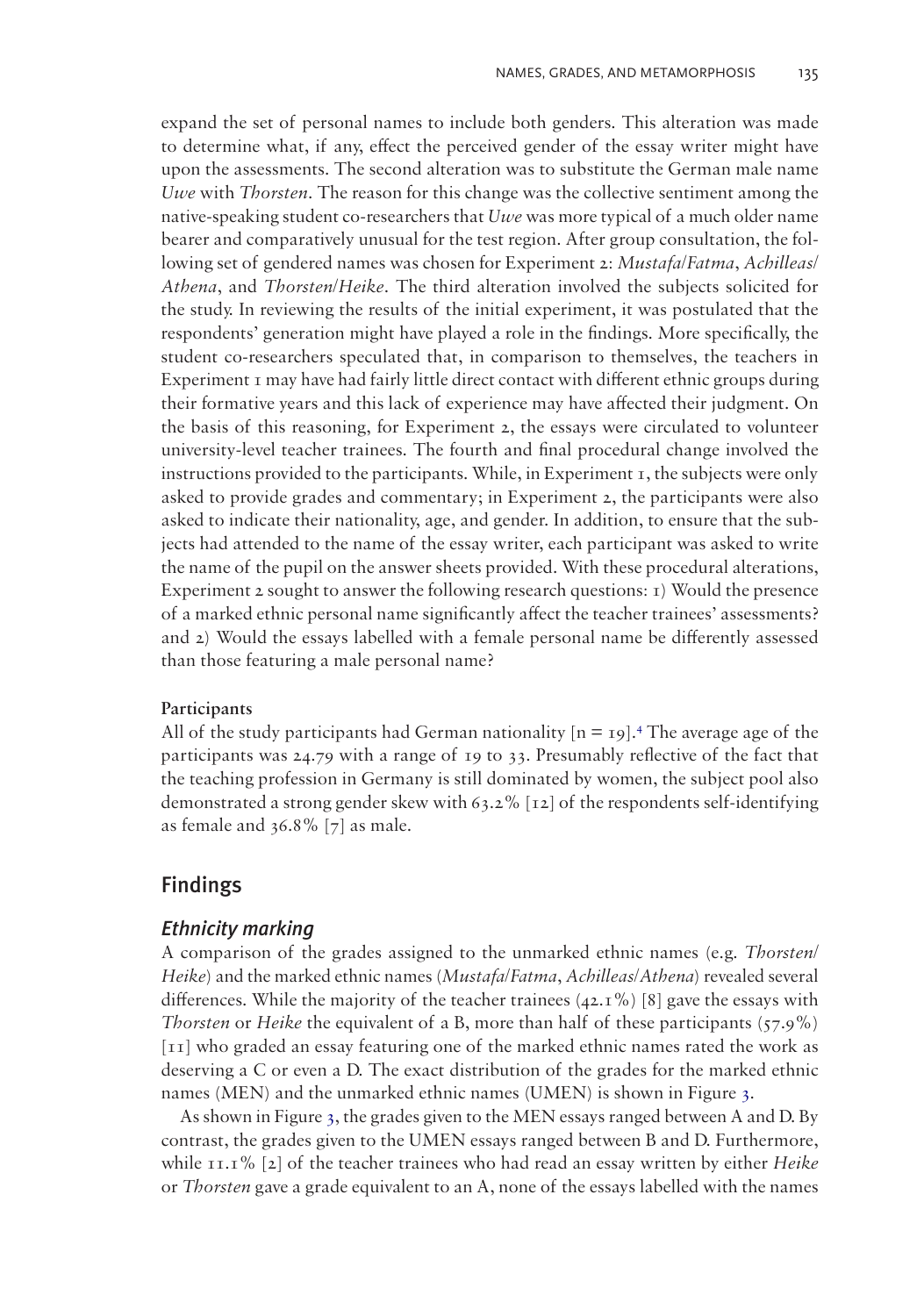

<span id="page-7-0"></span>FIGURE 3 The percentage distribution of grades given to essays with marked ethnic names (MEN) and unmarked ethnic names (UMEN).

*Mustafa*, *Fatma*, *Achilleas*, or *Athena* were assessed at this level, *despite being absolutely identical*. The disparity in these evaluations is epitomized in the commentary provided for the essays labelled with *Thorsten* and *Mustafa*. At one end of the continuum, the *Thorsten* essay was described as being "very clear" and "understandable" with "only a few, very minor mistakes" and "very formal style," despite the pupil's tendency "to repeat key points" and the need for "more theoretical arguments." The criticism received for the *Thorsten* essay was likewise fairly mild. At the other end of the continuum, the feedback given for the *Mustafa* version was extremely critical. One trainee made the following assessment: "Unfortunately, throughout the text, there were a variety of spelling and grammatical errors which should not be made in the 11th grade." The critical reaction to the *Mustafa* essay was epitomized by the following appraisal offered by one of the teacher trainees: "[…] admittedly there were a few passages which flowed rather well in terms of the style and thoughts presented. *Given the quality of these sections, there is reason to believe that the essay may well have been plagiarized*" [emphasis added]. Here again, the pupil with a minority name was punished for following the directions and performing well. Despite such glaring quantitative and qualitative differences in the grades given to the UMEN and MEN essays, the chi-square test conducted did not detect a statistically significant difference  $[\chi^2_{\text{obt}} = 0.75; \chi^2_{\text{crit}} = 7.82; df = 3; \alpha = 0.05]$ . However, the results of the Pearson R test for correlation did reveal a moderately positive relationship between the respondents' assessments and whether the name on the essay they received was ethnically marked or unmarked  $[r = 0.20]$ .

#### *Gender marking*

The range of numerical grades assigned for the essays labelled with female and male personal names was nearly identical. An examination of the numerical averages for the two gendered groups also revealed a very minimal difference. Overall, the teacher trainees graded the essays with the male personal names only 0.93 times higher than the essays featuring a female personal name. This negligible difference was confirmed by the identical frequency distribution of essays awarded an A, B, C, or D or lower for both sets of gendered names. A review of the qualitative assessments yielded similar results. The only difference spied in the commentary related to the type of criticism offered.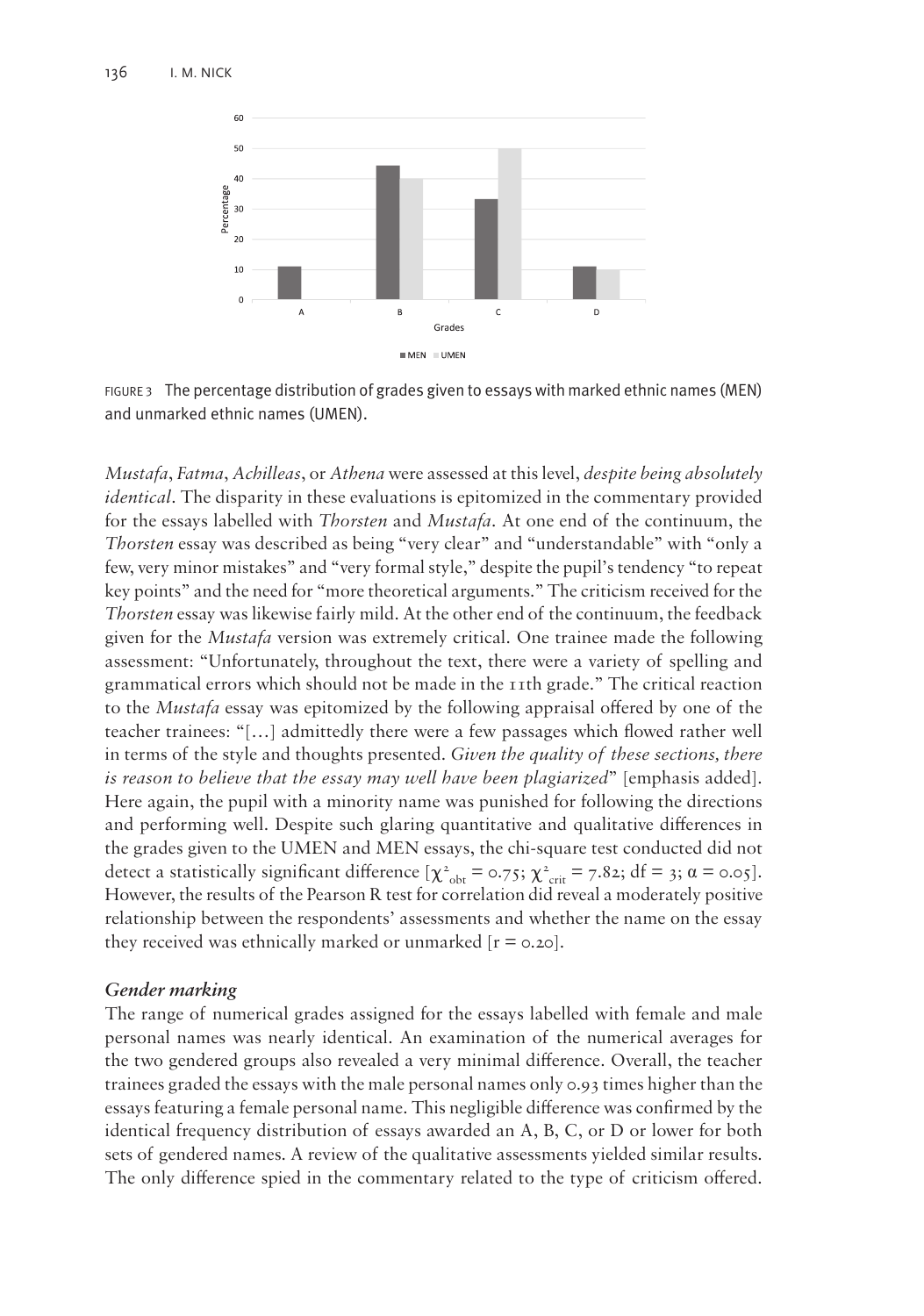While the essays with the male personal names tended to be deficit-oriented (i.e. lists of grammatical errors and detailed criticisms of deficient analyses), the essays labelled with the female personal names tended to be far more achievement-oriented, praising the points that the pupil had done particularly well.

## **Discussion**

<span id="page-8-5"></span><span id="page-8-3"></span>Despite having received identical essays save for the name at the top, the respondents demonstrated a striking lack of consensus in their judgments of the quality and correctness of the essay with regard to not only the content, format, structure, and argumentation; but also the incidence and severity of the grammatical and orthographical errors. To a certain extent, these evaluative differences were to be expected. As considerable research in cognitive psychology has demonstrated, decision makers routinely demonstrate marked differences in the way they attend to, evaluate, and weight performance-related features (Dhami [2003](#page-11-19); Gigerenzer and Gaissmaier [2011;](#page-11-20) Tversky and Kahneman [1974\)](#page-12-18). Consequently, criteria such as spelling, punctuation, and grammar are only objective quality markers in theory; in practice, they can be and often are quite subjectively evaluated (Gamaroff [2000](#page-11-21)). Ultimately, the fact that inter-rater variation in the educator assessments was detected was not surprising. What was surprising was the fact that this variation was found to correlate, however mildly, with the presence (or absence) of ethnically marked names.

<span id="page-8-9"></span><span id="page-8-8"></span><span id="page-8-7"></span><span id="page-8-4"></span><span id="page-8-2"></span><span id="page-8-1"></span><span id="page-8-0"></span>Given the small size  $[N = 28]$  and the regional restriction of the samples drawn here, it would naturally be highly inappropriate to over-generalize the results of this non-representative investigation. Nevertheless, certain points can be made. The fact that neither the ethnicity nor the gender of the personal names was found to statistically significantly affect the numerical grades of either participant group was very encouraging. However, this does not mean to say that the teachers and teacher trainees in this study were free of name-based biases. Rather, this study, like many others (Anderson [2010](#page-10-5); Baird [1998;](#page-11-22) van der Bergh et al. [2010;](#page-11-23) van Ewijk [2011;](#page-11-16) Laversuch [2011\)](#page-12-19), may indicate that gender and culture biases have simply become more subtle than when the investigator was a child. This is a development that has been witnessed throughout modern European society. As Zick et al. ([2011,](#page-13-0) 31) observed in an official report issued by Friederich-Ebert-Stiftung in Berlin: "In recent decades in Europe […] strong social norms of tolerance […] have become established, and increasingly inhibit open expression of prejudice […] yet even where social norms of tolerance are widely shared, negative emotions towards particular groups often remain extant." Like a mutating virus, contemporary bigotry can cause tremendous harm in its new, hard to detect, forms (e.g. undermining the confidence of others, relentlessly questioning their competence, public humiliation, and clandestine favoritism). Accordingly, the covert nature of modern prejudice does not automatically negate or diminish the potential damage done to either individual targets of discrimination or society at large. As Anderson ([2010,](#page-10-5) 286) explains "even when equality of opportunity appears to exist, people's subtle, covert, and often unconscious behavior undermines the reality of equal opportunity."

<span id="page-8-6"></span>In an effort to eliminate the real or suspected effects of name-based biases in assessments, many policy makers and researchers in education have advocated the use of blind assessments. Joe and Cowling ([2009\)](#page-12-20) even went so far as to suggest that student names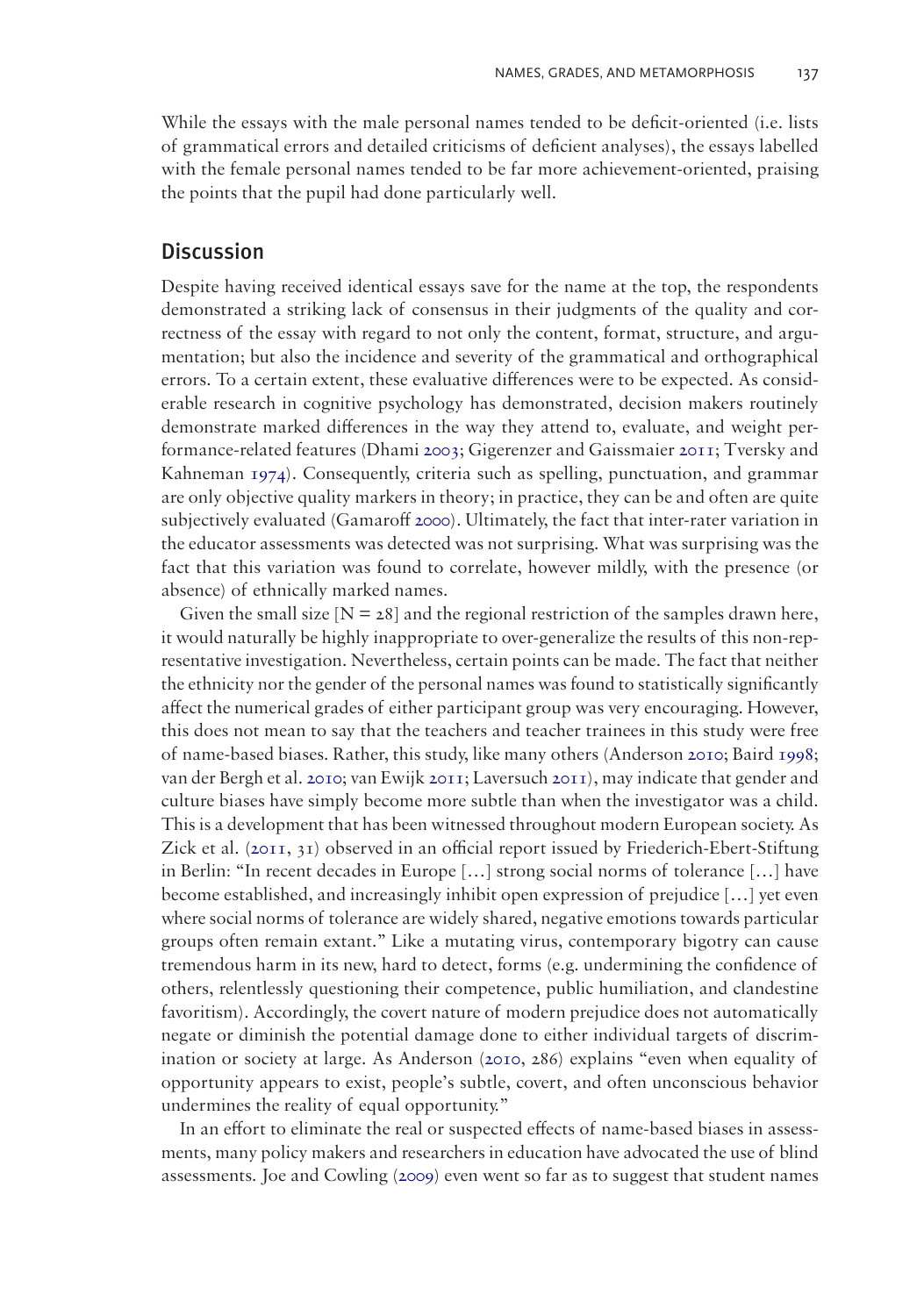should be replaced with bar codes. Although such interventions would no doubt do much to combat the effects of name-based biases in academic assessments, on their own, they cannot solve the underlying problem of prejudice and discrimination in education. For this to happen, more open discussions about the short and long-term effects of prejudice and discrimination are needed. In addition, pre-existing policies to identify, educate, and, when necessary, punish repeat offenders must be enforced.

## Suggestions for future research

<span id="page-9-14"></span><span id="page-9-13"></span><span id="page-9-12"></span><span id="page-9-11"></span><span id="page-9-10"></span><span id="page-9-9"></span><span id="page-9-8"></span><span id="page-9-7"></span><span id="page-9-6"></span><span id="page-9-5"></span><span id="page-9-4"></span><span id="page-9-3"></span><span id="page-9-2"></span><span id="page-9-1"></span><span id="page-9-0"></span>Despite the small sample size, the results of this investigation are in line with the large body of scientific evidence that establishes the existence and effects of name-based biases among educators (e.g. Anderson-Clark et al. [2008;](#page-11-15) Baird [1998;](#page-11-22) Kaiser [2010](#page-12-21); Sprietsma [2013](#page-12-16)). Researchers interested in further investigating name-based biases would still be well advised to use larger, more gender-balanced samples drawn across a larger geographic area. Doing so would allow for more sophisticated statistical tests to determine whether the incidence, strength, or direction of teachers' assessments vary significantly with the evaluators' demography (e.g. age, ethnicity, gender, race, religion etc.) and/or the psychological attributes (e.g. openness, tolerance, agreeableness, and extraversion) as past research has indicated (Anderson et al. [2012;](#page-11-24) Joubert [1999;](#page-12-22) Lloyd [2013](#page-12-23); Paludi and Strayer [1985](#page-12-24); Steinpreis et al. [1999](#page-12-11)). Another suggestion for other researchers involves the name type investigated. This study, like many others before it, focused exclusively on the potential influence of first names. However, there is compelling evidence that surnames can also trigger name-based biases (Goldstein and Stecklov [2016;](#page-11-25) Pascual et al.  $2015$ ; Silberzahn and Uhlmann  $2013$ ). New and important insights may well be revealed by replicating this study using surnames either instead of or in addition to first names. Furthermore, given the established importance of perceived attractiveness, desirability, familiarity, and commonality in the formation and manifestation of personal namebased biases (Allen et al. [1941;](#page-10-6) Crisp et al. [1984;](#page-11-26) Ford et al. [1984](#page-11-27); Pascual et al. [2015](#page-12-6)), it is recommended that other investigators take into account the potential effect of such variables. Doing so could help to disambiguate the findings obtained. For example, the fact that the essays labelled with *Mustafa* were comparatively negatively assessed may have simply been a manifestation of the perceived unattractiveness, undesirability, or uncommonness of this name. Considering the increasing number of studies that have attested to the presence of biases against Arabic-sounding names (Ahmed et al. [2010;](#page-10-0) Anderson et al. [2012;](#page-11-24) Gaddis and Ghoshal [2015;](#page-11-28) Rooth [2010;](#page-12-7) Widner and Chicoine [2011\)](#page-12-26), it is also possible that the comparatively negative assessments of the *Mustafa* essay were, in whole or in part, a manifestation of xenophobic attitudes harbored against Muslims or Middle-Easterners. To help clarify this point additional research would be needed. The final recommendation to come from this investigation pertains to AR. As detailed in the introduction, this study was conducted by the investigator and a small team of undergraduates as part of an introductory university course on onomastics. As other scientists have observed (Bauman [1996](#page-11-29); Hine [2013;](#page-12-0) Hong et al. [2007](#page-12-27); Wilson [1995](#page-13-1)), the dual teacher-researcher role demanded by such projects can present many challenges. For example, to ensure that education and active participation of the students remained at the forefront, it was necessary to scale-down the complexity and the size of the study. In addition, the investigator was also charged with helping the students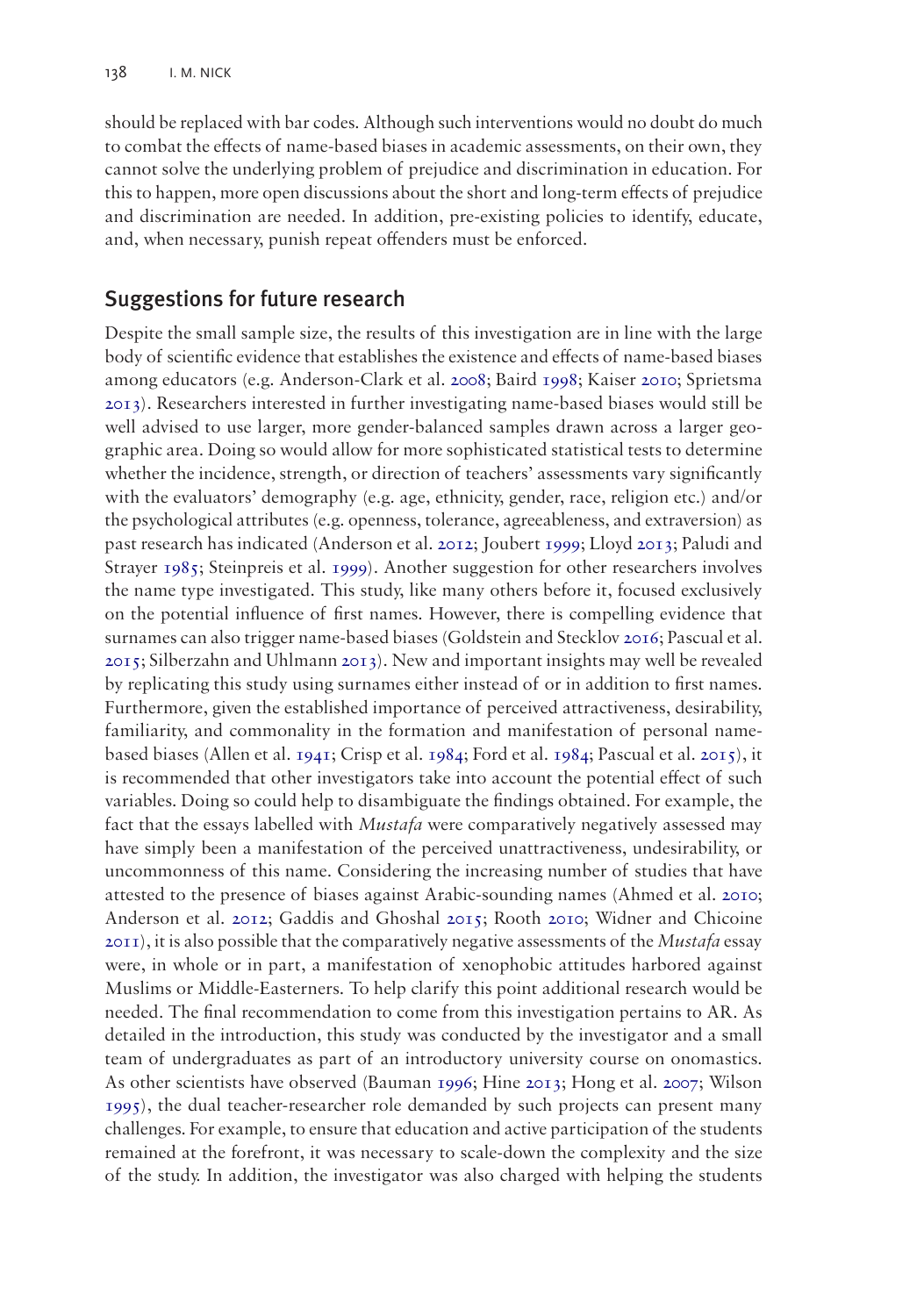process their sometimes exceedingly visceral reactions to the data. The fact that the differences obtained did not reach statistical significance did little to diminish the shock, disappointment, betrayal, and vindication that many of the students experienced when reading through the respondents' commentary. The strength of these reactions often required the investigator to step outside of the traditional role of an emotionally-removed scientist. This new position also provided the researcher with a unique opportunity to also confront her own experiences with institutional prejudice. After all, implicit bias in education is by no means limited to primary school interactions between teachers and pupils. In the final analysis, the heightened mutual, personal engagement altered the nature of the work but did not diminish its value. Indeed, for both sides of the collaboration, the advantages of this AR project far outweighed any of the disadvantages. For the teacher-investigator, despite the emotionally challenging dual role, it was extremely gratifying to watch students discover the importance of names and develop a real appreciation for the power (and limitations) of onomastic research. For the students, many of whom planned to become schoolteachers themselves, the realization that even unconscious personal prejudices can substantially impact professional judgments was transformational. The long-term effects of these benefits are by no means limited to the direct producers of AR projects. As Levin and Greenwood [\(2001](#page-12-28), 103) observe, AR can help to move "institutions of higher learning towards becoming collective learning organizations engaged in improving society and […] away from being redoubts of self-serving and autogenic academic activity." With these goals in mind, the final suggestion is that more onomastic scholars should invite their students to join them in collaborative AR projects.

## Acknowledgements

Special appreciation is given to F. Akkuş, U. Buschmann, P. Molochidis, and P. Schemensky for their tireless dedication in bringing this research project to fruition.

## Notes

- <span id="page-10-1"></span><sup>1.</sup> According to Greenwald et al. ([1998](#page-12-29), 1464), the psychological construct of an "implicit bias" refers to "actions or judgments that are under the control of automatically activated evaluation, without the performer's awareness."
- <span id="page-10-2"></span>2. Of course, it is impossible to rule out the effect of bias in the first grading of this essay. Had this work been assessed by a different instructor, it might have been awarded a different grade. However, this very real potential for inter-rater variation only serves to

<span id="page-10-8"></span><span id="page-10-7"></span>underscore the overall point that teacher assessments are susceptible to individual biases. (For more on this issue, see: Anderson-Clark et al. [2008;](#page-11-15) Baird [1998](#page-11-22); Sprietsma [2013](#page-12-16).)

- <span id="page-10-3"></span>3. To maintain the privacy of the student recruiters, their real first names were exchanged for ethnolinguistic equivalents.
- <span id="page-10-4"></span>4. The raw scores for the statistical percentages are provided in square brackets.

## Bibliography

- <span id="page-10-0"></span>Ahmed, A., L. Andersson, and M. Hammarstedt. [2010.](#page-1-0) Can discrimination in the housing market be reduced by increasing the information about the applicants. *Land Economics* 86, no. 1: 79–90.
- <span id="page-10-6"></span>Allen, L., V. Brown, L. Dickinson, and K. Pratt. [1941](#page-9-0). The relation of first name preferences to their frequency in the culture. *Journal of Social Psychology* 14, no. 2: 279–293.
- <span id="page-10-5"></span>Anderson, K. [2010](#page-8-0). *Benign bigotry: The psychology of subtle prejudice*. Cambridge: Cambridge University Press.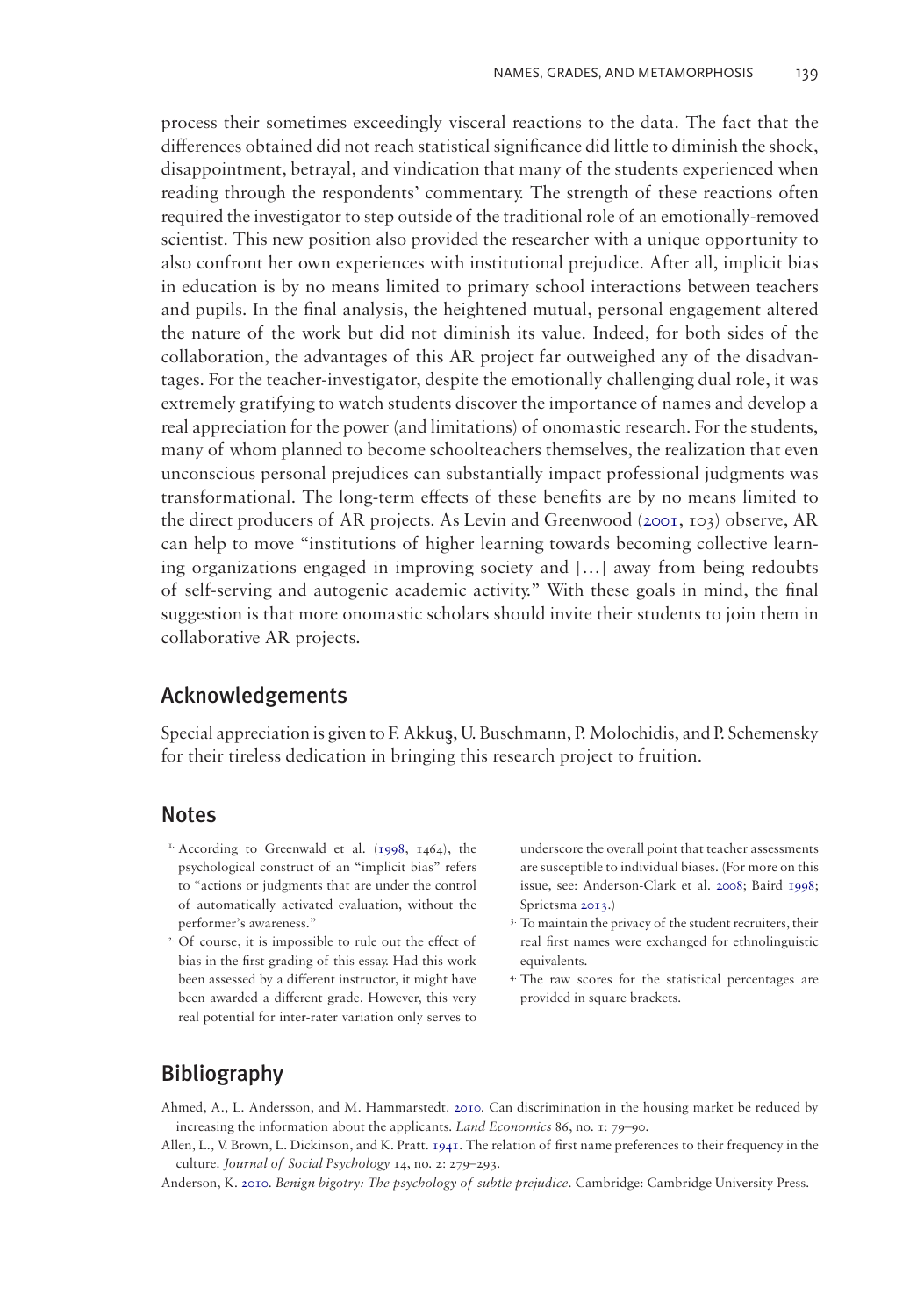- <span id="page-11-15"></span>Anderson-Clark, T., R. Green, and T. Henley. [2008.](#page-2-0) The relationship between first names and teacher expectations for achievement motivation. *Journal of Language and Social Psychology* 27, no. 1: 94–99.
- <span id="page-11-24"></span>Anderson, L., N. Jakobsson, and A. Kotsadam. [2012.](#page-9-1) A field experiment of discrimination in the norwegian housing marker: Gender, class, and ethnicity. *Land Economics* 88, no. 2: 233–240.
- <span id="page-11-7"></span>Baert, S., B. Cockx, N. Gheyle, and C. Vandamme. [2015.](#page-1-1) Is there less discrimination in occupations where recruitment is difficult? *ILR Review* 68, no. 3: 467–500.
- <span id="page-11-22"></span>Baird, J. [1998](#page-8-1). What's in name? Experiments with blind marking in a-level examinations. *Educational Research* 40, no. 2: 191–202.
- <span id="page-11-29"></span>Bauman, J. [1996](#page-9-2). Conflict or compatibility in classroom inquiry? One teacher's struggle to balance teaching and research. *Educational Researcher* 25, no. 7: 29–36.
- <span id="page-11-23"></span>van der Bergh, L., E. Denessen, L. Hornstra, M. Voeten, and R. Holland. [2010](#page-8-2). The implicit prejudiced attitudes of teachers relations to teacher expectations and the ethnic achievement gap. *American Educational Research Journal* 47, no. 2: 497–527.
- <span id="page-11-2"></span>Bertrand, M., and S. Mullainathan. [2004](#page-1-2). Are Emily and Greg more employable than Lakisha and Jamal? A field experiment on labor market discrimination. *American Economic Review* 94, no. 4: 991–1013.
- <span id="page-11-10"></span>Booth, A., and A. Leigh. [2010](#page-2-1). Do employers discriminate by gender? A field experiment in female-dominated occupations. *Economic Letters* 107, no. 2: 236–238.
- <span id="page-11-3"></span>Bosch, M., M. Carnero, and L. Farré. [2010.](#page-1-3) Information and discrimination in the rental housing market: Evidence from a field experiment. *Regional Science and Urban Economics* 40, no. 1: 11–19.
- <span id="page-11-11"></span>Busse, T., and L. Seeaydarian. [1979](#page-2-2). First Names and Popularity in Grade School Children. *Psychology in the Schools* 16, no. 1: 149–153.
- <span id="page-11-4"></span>Carpusor, A., and W. Loges. [2006](#page-1-4). Rental discrimination and ethnicity in names. *Journal of Applied Social Psychology* 36, no. 4: 934–952.
- <span id="page-11-14"></span>Conaway, W., and S. Bethune. [2015](#page-2-3). Implicit bias and first name stereotypes: What are the implications for online instruction? *Online Learning Journal* 19, no. 3: 162–178.
- <span id="page-11-8"></span>Cotton, J., B. O'Neill, and A. Griffin, A. [2008.](#page-1-5) The 'name game': Affective and hiring reactions to first names. *Journal of Managerial Psychology* 23, no. 1: 18–39.
- <span id="page-11-26"></span>Crisp, D., R. Apostal, and H. Luessenheide. [1984](#page-9-3). The relationship of frequency and social desirability of first names with academic and sex role variables. *Journal of Social Psychology* 123, no. 1: 143–144.
- <span id="page-11-5"></span>Derous, E., H. Nguyen, and A. Ryan. [2009](#page-1-6). Hiring discrimination against arab minorities: Interactions between prejudice and job characteristics. *Human Performance* 22, no. 4: 297–320.
- <span id="page-11-18"></span>Destatis. [2013](#page-3-0). Female earnings-male earnings: How wide is the gap really? [https://www.destatis.de/EN/Publications/](https://www.destatis.de/EN/Publications/STATmagazin/EarningsLabourCosts/2013_03/2013_03GenderPayGap.html) [STATmagazin/EarningsLabourCosts/2013\\_03/2013\\_03GenderPayGap.html](https://www.destatis.de/EN/Publications/STATmagazin/EarningsLabourCosts/2013_03/2013_03GenderPayGap.html) (accessed May 31, 2016).
- <span id="page-11-17"></span>Destatis. [2014.](#page-2-4) Proportion of women: Academic career. [https://www.destatis.de/EN/FactsFigures/SocietyState/](https://www.destatis.de/EN/FactsFigures/SocietyState/EducationResearchCulture/Ins.html) [EducationResearchCulture/Ins.html](https://www.destatis.de/EN/FactsFigures/SocietyState/EducationResearchCulture/Ins.html) (accessed June 7, 2016).
- <span id="page-11-19"></span>Dhami, M. [2003](#page-8-3). Psychological models of professional decision making. *Psychological Science* 14, no. 2: 175–180.
- <span id="page-11-0"></span>Erwin, P. [1993](#page-1-7). First names and perceptions of physical attractiveness. *The Journal of Psychology* 127, no. 6: 625–631.
- <span id="page-11-13"></span>Erwin, P., and A. Caley. [2011](#page-2-5). The influence of Christian name stereotypes on the marking of children's essays. *British Journal of Educational Psychology* 54, no. 2: 223–227.
- <span id="page-11-16"></span>van Ewijk, R. [2011.](#page-2-6) Same work, lower grade? Student ethnicity and teachers' subjective assessments. *Economics of Education Review* 30, no. 5: 1045–1058.
- <span id="page-11-6"></span>Feldman, M., and A. Weseley. [2013](#page-1-8). Which name unlocks the door? The effect of tenant race/ethnicity on landlord response. *Journal of Applied Social Psychology* 43, no. S2: E416–E425.
- <span id="page-11-27"></span>Ford, M., I. Miura, and J. Masters. [1984.](#page-9-4) Effects of social stimulus value on academic achievement and social competence: A reconsideration of children's first-name characteristics. *Journal of Educational Psychology* 76, no. 6: 1149–1158.
- <span id="page-11-28"></span>Gaddis, S., and R. Ghoshal. [2015.](#page-9-5) Arab American housing discrimination, ethnic competition, and the contact hypothesis. *The ANNALS of the American Academy of Political and Social Science* 660, no. 1: 282–299.
- <span id="page-11-21"></span>Gamaroff, R. [2000](#page-8-4). Rater reliability in language assessment: The bug of all bears. *System* 28, no. 1: 31–53.
- <span id="page-11-12"></span>Garwood, S. [1976.](#page-2-7) First-name stereotypes as a factor in self-concept and school achievement. *Journal of Educational Psychology* 68, no. 4: 482–487.
- <span id="page-11-1"></span>Garwood, S., L. Cox, V. Kaplan, N. Wasserman, and J. Sulzer. [1980](#page-1-9). Beauty in only 'name' deep: The effect of firstname on ratings of physical attraction. *Journal of Applied and Social Psychology* 10, no. 5: 431–435.
- <span id="page-11-9"></span>Gebauer, J., M. Leary, and W. Neberich. [2011.](#page-1-10) Unfortunate first names: Effects of name-based relational devaluation and interpersonal neglect. *Social Psychology and Personality Science* 3, no. 5: 590–596.
- <span id="page-11-20"></span>Gigerenzer, G., and W. Gaissmaier. [2011](#page-8-5). Heuristic decision making. *Annual Review of Psychology* 62: 451–482.
- <span id="page-11-25"></span>Goldstein, J., and G. Stecklov. [2016.](#page-9-6) From Patrick to John F.: Ethnic names and occupational success in the last era of migration. *American Sociological Review* 81, no. 1: 85–106.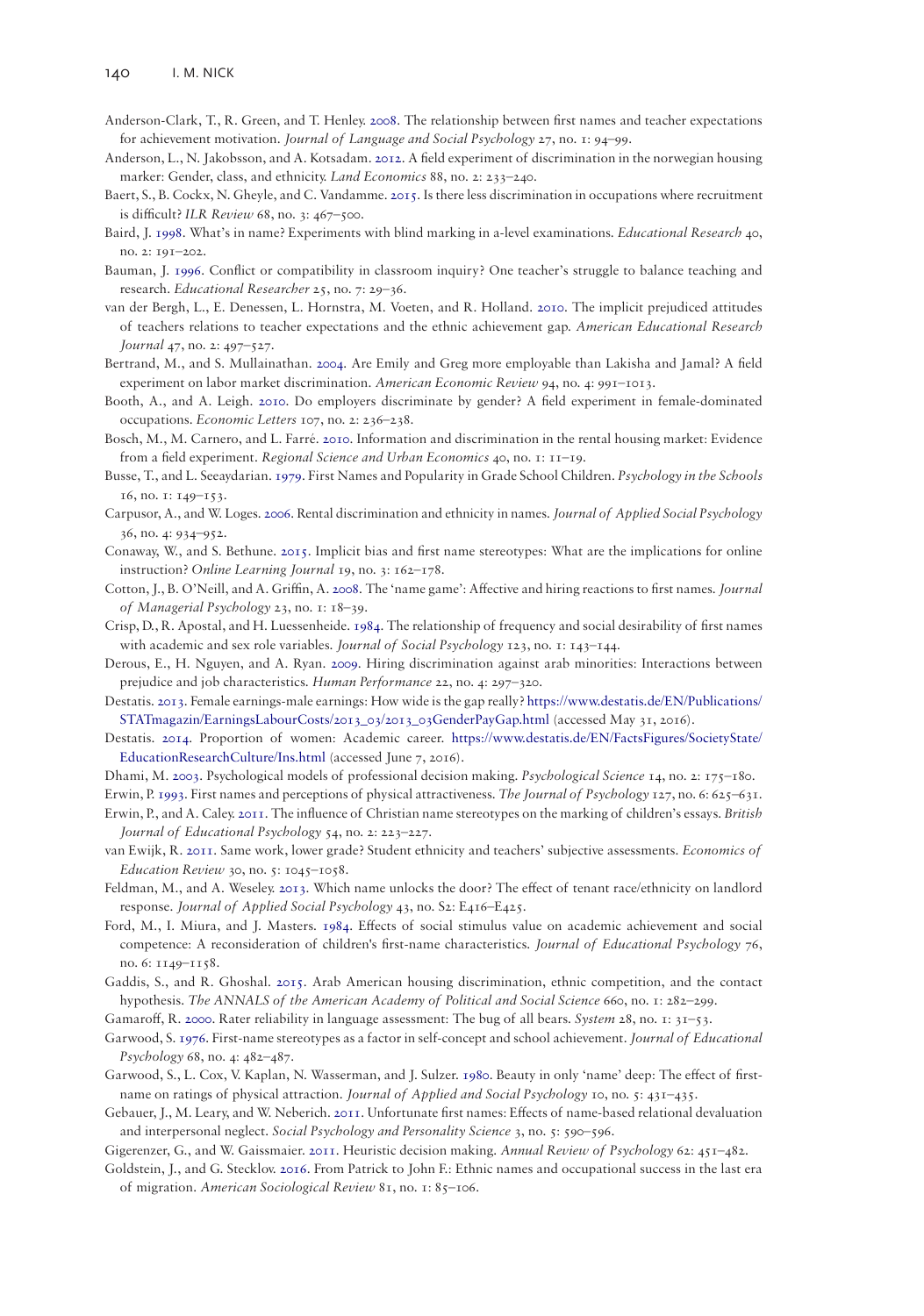- <span id="page-12-29"></span>Greenwald, A., D. McGhee, and J. Schwartz. [1998](#page-10-7). Measuring individual difference in implicit cognition. *Journal of Personality and Social Psychology* 74, no. 6: 1464–1480.
- <span id="page-12-5"></span>Hanson, A., and Z. Hawley. [2011.](#page-1-11) Do landlords discriminate in the rental housing market? Evidence from an internet field experiment in US cities. *Journal of Urban Economics* 70, no. 2: 99–114.
- <span id="page-12-14"></span>Harari, H., and J. McDavid. [1973.](#page-2-8) Name stereotypes and teachers' expectations. *Journal of Educational Psychology* 65, no. 2: 222–225.
- <span id="page-12-0"></span>Hine, G. [2013](#page-1-12). The importance of action research in teacher education programs. *Issues in Educational Research* 23, no. 2: 151–163.
- <span id="page-12-27"></span>Hong, J., H. Chick, and J. Moss. [2007.](#page-9-7) Classroom researcher as teacher-researcher. *The Mathematics Educator* 10, no. 2: 1–26.

<span id="page-12-20"></span><span id="page-12-1"></span>Jae, H., and J. Cowling. [2009](#page-8-6). Objectivity in grading: The promise of bar codes. *College Teaching* 57, no. 1: 51–55. Joubert, C. [1983.](#page-1-13) Unusual names and academic achievement. *Psychological Reports* 53, no. 1: 266.

- <span id="page-12-22"></span>Joubert, C. [1999](#page-9-8). Correlates of preferences for personal names with neo five factor inventory. *Psychological Reports* 84, no. 2: 575–581.
- <span id="page-12-21"></span>Kaiser, Astrid. [2010](#page-9-9). Vornamen: Nomen est omen? Vorerwartungen und Vorurteile in der Grundschule. *Schulverwaltung. Zeitschrift für Schulleitung und Schulaufsicht* 21, no. 2: 58–59.
- <span id="page-12-19"></span>Laversuch, I. [2011](#page-8-7). *Multiple language, variation, variety and use*. Aachen: Shaker.
- <span id="page-12-28"></span>Levin, M., and D. Greenwood. [2001](#page-10-8). Pragmatic action research and the struggle to transform universities into learning communities. In *Handbook of action research*, eds. P. Reason and H. Bradbury, 103–113. London: Sage.
- <span id="page-12-23"></span>Lloyd, M. [2013.](#page-9-10) Gender factors in reviewer recommendations for manuscript publication. *Journal of Applied Behavior Analysis* 23, no. 4: 539–543.
- <span id="page-12-12"></span>McDavid, J., and H. Harari. [1966.](#page-2-9) Stereotyping of names and popularity in grade-school children. *Child Development* 37, no. 2: 453–459.
- <span id="page-12-2"></span>Mehrabian, A. [1992](#page-1-14). Interrelationships among name desirability, name uniqueness, emotional characteristics connoted by names and temperament. *Journal of Applied Social Psychology* 22, no. 23: 1797–1798.
- <span id="page-12-3"></span>Mehrabian, A., and M. Piercy. [1992.](#page-1-15) Positive or negative connotations of unconventionally and conventionally spelled names. *The Journal of Social Psychology* 133, no. 4: 445–451.
- <span id="page-12-8"></span>Mehrabian, A., and P. Valdez. [1990.](#page-1-16) Basic name connotations and related sex stereotyping. *Psychological Reports* 66, no. 3: 1309–1310.
- <span id="page-12-10"></span>Moss-Racusin, C., J. Dovidio, V. Brescoll, M. Graham, and J. Handelsman. [2012.](#page-2-10) Science faculty's subtle gender biases favor male students. *Proceedings of the National Academy of Sciences.* 109, no. 41: 16474–16479.
- <span id="page-12-24"></span>Paludi, M., and L. Strayer. [1985.](#page-9-11) What's in an author's name? Differential evaluations of performance as a function of author's name. *Sex Roles* 12, no. 3/4: 353–361.
- <span id="page-12-6"></span>Pascual, A., N. Guéguen, B. Vallée, M. Lourel, and O. Cosnefroy. [2015](#page-1-17). First name popularity as a predictor of employability. *Names* 63, no. 1: 30–36.
- <span id="page-12-17"></span>Peterson, T., K. Van Dam, and L. Wheeler. [2009.](#page-2-11) Who do we think we are. In *Proceedings of World Conference on E Learning in Corporations, Government, Healthcare, and Higher Education*, eds. T. Bastiaens, J. Dron and C. Xin, 2227–2237. Chesapeake, VA: AACE.
- <span id="page-12-7"></span>Rooth, D. [2010.](#page-1-18) Automatic associations and discrimination in hiring: Real world evidence. *Labor Economics* 17, no. 3: 523–534.
- <span id="page-12-4"></span>Savage, B., and F. Wells. [1948.](#page-1-19) A note on singularity in given names. *Journal of Social Psychology* 27, no. 2: 271–272.
- <span id="page-12-25"></span>Silberzahn, R., and E. Uhlmann. [2013](#page-9-12). It pays to be Herr Kaiser: Germans with noble-sounding surnames more often work as managers than as employees. *Psychological Science* 24, no. 12: 2437–2444.
- <span id="page-12-15"></span>Sprietsma, M. [2009](#page-2-12). Discrimination in grading? Experimental evidence from primary school. Discussion Paper No.: 09–074. ZEW: Centre for European Economic Research.
- <span id="page-12-16"></span>Sprietsma, M. [2013](#page-2-12). Discrimination in grading: Experimental evidence from primary school teachers. *Empirical Economics* 45, no. 1: 523–538.
- Sprietsma, M. 2009. Discrimination in grading? Experimental evidence from primary school. Discussion Paper No.: 09–074. ZEW: Centre for European Economic Research.
- <span id="page-12-11"></span>Steinpreis, R., K. Anders, and D. Ritzke. [1999](#page-2-13). The impact of gender on the review of the curricula vitae of job applicants and tenure candidates: A national empirical study. *Sex Roles* 41, no. 7: 509–528.
- <span id="page-12-9"></span>Takiff, H., D. Sanchez, and T. Stewart. [2001](#page-1-20). What's in a name? The status implications of students' terms of address for male and female professors. *Psychology of Women Quarterly* 25, no. 2: 134–144.
- <span id="page-12-18"></span>Tversky, A., and D. Kahneman. [1974.](#page-8-8) Judgment under uncertainty: Heuristics and biases. *Science* 185: 1124–1131.
- <span id="page-12-13"></span>West, S., and T. Shults. [1976](#page-2-14). Liking for common and uncommon first names. *Personality and Social Psychology Bulletin* 2, no. 3: 299–302.
- <span id="page-12-26"></span>Widner, D., and S. Chicoine. [2011.](#page-9-13) It's all in the name: Employment discrimination against Arab Americans. *Sociological Forum* 26, no. 4: 806–823.